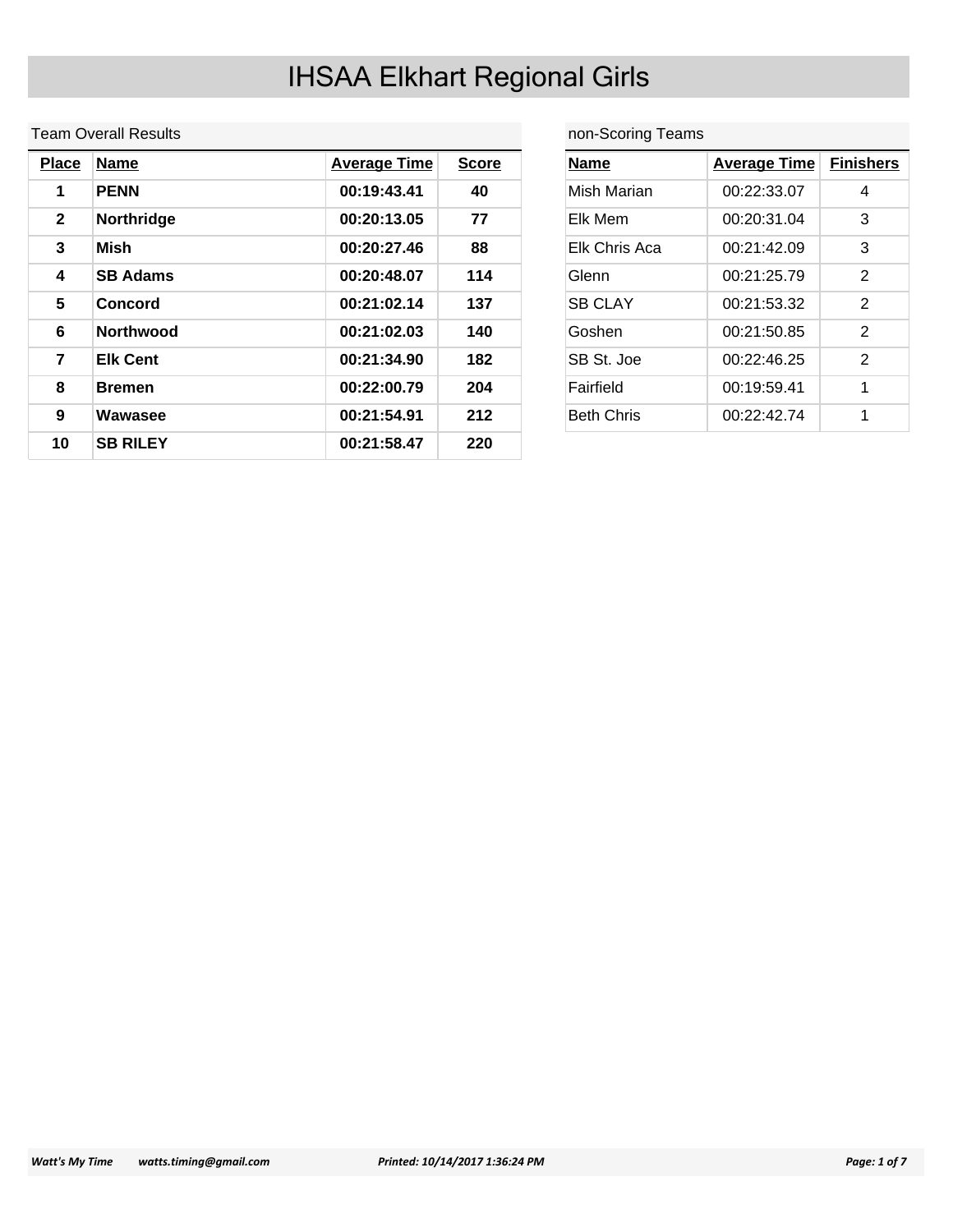#### Team Results

| <b>Place</b>          | <b>Team Name</b>       |                         |      |                                |             | <b>Average Time # of Finishers</b> | <b>Team Score</b> |
|-----------------------|------------------------|-------------------------|------|--------------------------------|-------------|------------------------------------|-------------------|
| 1                     | <b>PENN</b>            |                         |      |                                | 00:19:43.41 | $\overline{7}$                     | 40                |
|                       | <b>Team Position</b>   | <b>Overall Position</b> | Bib# | Name                           |             | Time                               | <b>Score</b>      |
|                       | 1                      | 1                       | 576  | <b>Danielle Spring</b>         |             | 00:18:53.795                       | 1                 |
|                       | $\mathbf{2}$           | 4                       | 569  | <b>Lauren Frank</b>            |             | 00:19:25.476                       | 3                 |
|                       | 3                      | 10                      | 575  | <b>Brooke Neal</b>             |             | 00:19:50.099                       | 9                 |
|                       | 4                      | 11                      | 571  | <b>Ellie Jankowski</b>         |             | 00:19:54.281                       | 10                |
|                       | 5                      | 19                      | 574  | <b>Haley Makowski</b>          |             | 00:20:33.430                       | 17                |
|                       | 6                      | 21                      | 572  | <b>Riley Keppler</b>           |             | 00:20:41.689                       | (19)              |
|                       | $\overline{7}$         | 25                      | 567  | Kayla Edgerly                  |             | 00:20:48.119                       | (22)              |
| $\mathbf{2}$          | Northridge             |                         |      |                                | 00:20:13.05 | $\overline{7}$                     | 77                |
|                       | <b>Team Position</b>   | <b>Overall Position</b> | Bib# | <b>Name</b>                    |             | <b>Time</b>                        | <u>Score</u>      |
|                       | 1                      | 3                       | 541  | Jenna Miller                   |             | 00:19:11.796                       | $\mathbf{2}$      |
|                       | 2                      | 13                      | 532  | <b>Mackenzie Adams</b>         |             | 00:20:00.374                       | 11                |
|                       | 3                      | 14                      | 536  | <b>Caitlin Clark</b>           |             | 00:20:02.045                       | 12                |
|                       | 4                      | 28                      | 539  | <b>Keeton LeBaron</b>          |             | 00:20:50.975                       | 24                |
|                       | 5                      | 34                      | 533  | <b>Alison Bache</b>            |             | 00:21:00.072                       | 28                |
|                       | 6                      | 44                      | 534  | Melissa Bailey                 |             | 00:21:34.691                       | (36)              |
|                       | $\overline{7}$         | 56                      | 535  | <b>Molly Campbell</b>          |             | 00:22:04.580                       | (45)              |
| 3                     | <b>Mish</b>            |                         |      |                                | 00:20:27.46 | $\overline{7}$                     | 88                |
|                       | <b>Team Position</b>   | <b>Overall Position</b> | Bib# | Name                           |             | <b>Time</b>                        | <b>Score</b>      |
|                       | 1                      | 6                       | 579  | <b>Faith Quintana</b>          |             | 00:19:37.464                       | 5                 |
|                       | $\mathbf 2$            | 9                       | 585  | <b>Kyra Young</b>              |             | 00:19:47.685                       | 8                 |
|                       | 3                      | 17                      | 577  | <b>Rachel Ibarra</b>           |             | 00:20:22.889                       | 15                |
|                       | 4                      | 24                      | 584  | <b>Damaris Wyant</b>           |             | 00:20:45.198                       | 21                |
|                       | 5                      | 47                      | 581  | <b>Bailee Shambaugh</b>        |             | 00:21:44.076                       | 39                |
|                       | 6                      | 71                      | 583  | Anabel Willingham              |             | 00:22:37.927                       | (56)              |
|                       | $\overline{7}$         | 87                      | 580  | <b>Natalie Scott</b>           |             | 00:23:37.023                       | (67)              |
| 4                     | <b>SB Adams</b>        |                         |      |                                | 00:20:48.07 | $\overline{7}$                     | 114               |
|                       | <b>Team Position</b>   | <b>Overall Position</b> | Bib# | <b>Name</b>                    |             | <b>Time</b>                        | <b>Score</b>      |
|                       | 1                      | 15                      | 590  | <b>Lane McDonald</b>           |             | 00:20:10.209                       | 13                |
|                       | $\mathbf{2}$           | 20                      | 596  | <b>Olivia Wheeler</b>          |             | 00:20:36.114                       | 18                |
|                       | 3                      | 22                      | 597  | <b>Adiyah Williams</b>         |             | 00:20:41.767                       | 20                |
|                       | 4                      | 35                      | 589  | Niki Hakimzadeh                |             | 00:21:11.625                       | 29                |
|                       | 5                      | 40                      | 592  | <b>Madeline Mischak</b>        |             | 00:21:20.672                       | 34                |
|                       | 6                      | 46                      | 593  | Kate O'Brien                   |             | 00:21:38.576                       | (38)              |
|                       | $\overline{7}$         | 55                      | 594  | Ivie Skube                     |             | 00:22:04.237                       | (44)              |
| 5                     | <b>Concord</b>         |                         |      |                                | 00:21:02.14 | $\overline{7}$                     | 137               |
|                       | <b>Team Position</b>   | <b>Overall Position</b> | Bib# | <b>Name</b>                    |             | <b>Time</b>                        | <b>Score</b>      |
|                       | $\mathbf{1}$           | $\overline{7}$          | 495  | <b>Summer Cooper</b>           |             | 00:19:45.324                       | 6                 |
| <b>Watt's My Time</b> | watts.timing@gmail.com |                         |      | Printed: 10/14/2017 1:36:24 PM |             |                                    | Page: 2 of 7      |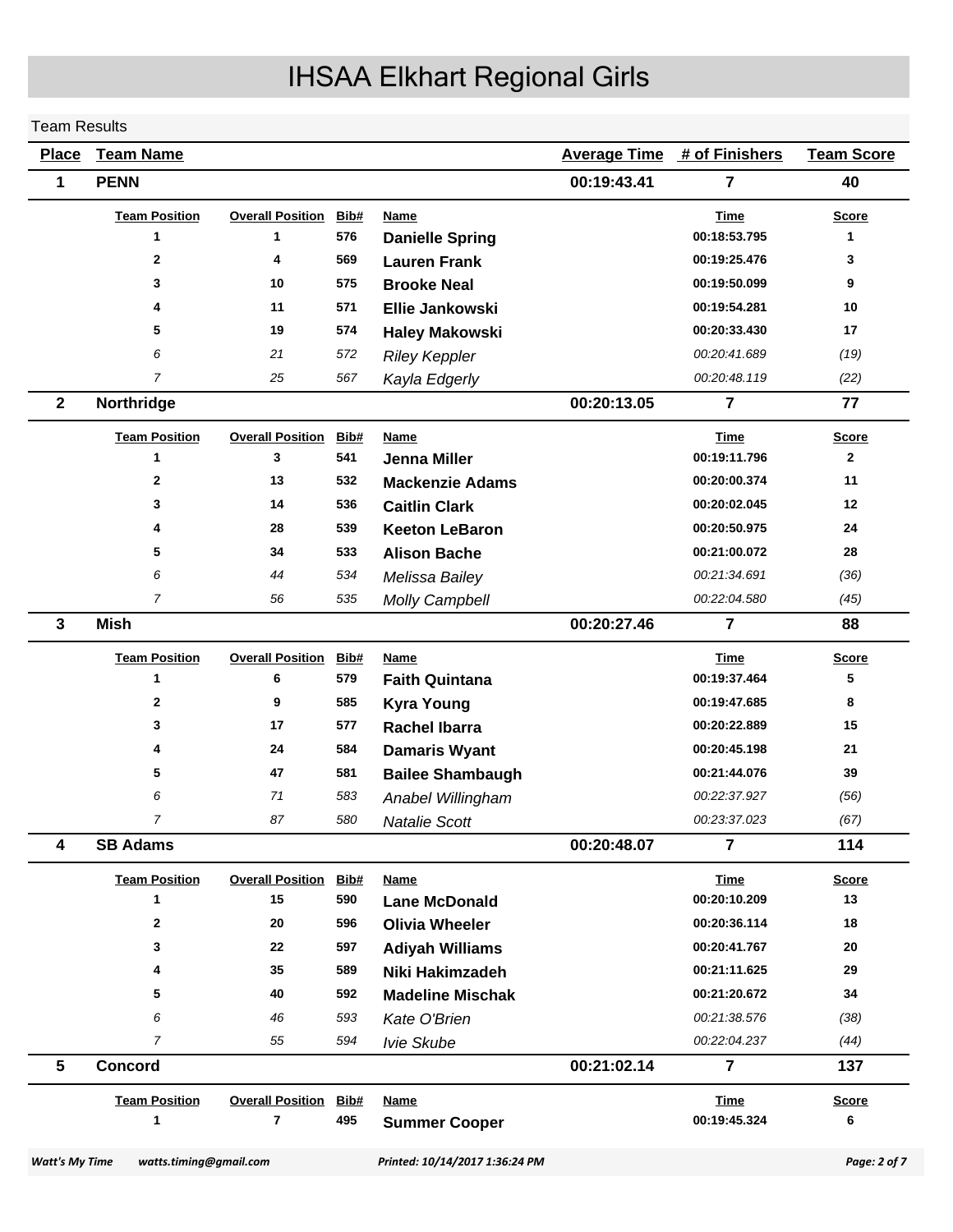|                | $\overline{2}$       | 8                            | 497  | <b>Jana Fisher</b>       |             | 00:19:45.595   | $\overline{7}$ |
|----------------|----------------------|------------------------------|------|--------------------------|-------------|----------------|----------------|
|                | 3                    | 38                           | 500  | <b>Alexa Porter</b>      |             | 00:21:18.110   | 32             |
|                | 4                    | 54                           | 501  | <b>Sydney Simon</b>      |             | 00:22:03.618   | 43             |
|                | 5                    | 61                           | 502  | <b>Taylor Snyder</b>     |             | 00:22:18.058   | 49             |
|                | 6                    | 74                           | 496  | Lauren Craig             |             | 00:22:45.321   | (58)           |
|                | $\overline{7}$       | 86                           | 499  | Elyse Meranda            |             | 00:23:31.758   | (66)           |
| 6              | Northwood            |                              |      |                          | 00:21:02.03 | 7              | 140            |
|                | <b>Team Position</b> | <b>Overall Position</b>      | Bib# | <b>Name</b>              |             | <b>Time</b>    | <b>Score</b>   |
|                | 1                    | 5                            | 529  | <b>Erica Stutsman</b>    |             | 00:19:26.191   | 4              |
|                | 2                    | 30                           | 523  | <b>Kate Jarvis</b>       |             | 00:20:52.378   | 26             |
|                | 3                    | 39                           | 531  | <b>Whitney Wolfe</b>     |             | 00:21:18.761   | 33             |
|                | 4                    | 43                           | 524  | <b>Jennifer Martinez</b> |             | 00:21:34.448   | 35             |
|                | 5                    | 52                           | 526  | <b>Breanne Resler</b>    |             | 00:21:58.379   | 42             |
|                | 6                    | 68                           | 527  | Ariana Runge             |             | 00:22:32.158   | (54)           |
|                | $\overline{7}$       | 84                           | 525  | Megan Miller             |             | 00:23:23.876   | (65)           |
| $\overline{7}$ | <b>Elk Cent</b>      |                              |      |                          | 00:21:34.90 | 7              | 182            |
|                | <b>Team Position</b> | <b>Overall Position</b>      | Bib# | <b>Name</b>              |             | Time           | <b>Score</b>   |
|                | 1                    | 16                           | 545  | <b>Lauren Dibley</b>     |             | 00:20:18.583   | 14             |
|                | 2                    | 27                           | 553  | <b>Emma Romero</b>       |             | 00:20:49.606   | 23             |
|                | 3                    | 51                           | 550  | <b>Hadley Malloy</b>     |             | 00:21:56.665   | 41             |
|                | 4                    | 65                           | 554  | <b>Margaret Southern</b> |             | 00:22:23.071   | 51             |
|                | 5                    | 67                           | 549  | <b>Antonia Hiland</b>    |             | 00:22:26.614   | 53             |
|                | 6                    | 69                           | 548  | Johntella Higgins        |             | 00:22:36.146   | (55)           |
|                | $\overline{7}$       | 72                           | 552  | <b>Irie Roll</b>         |             | 00:22:41.021   | (57)           |
| 8              | <b>Bremen</b>        |                              |      |                          | 00:22:00.79 | $\overline{7}$ | 204            |
|                | <b>Team Position</b> | <b>Overall Position Bib#</b> |      | Name                     |             | <b>Time</b>    | <u>Score</u>   |
|                | 1                    | 32                           | 605  | <b>Emma Hundt</b>        |             | 00:20:58.393   | 27             |
|                | $\mathbf{2}$         | 36                           | 598  | <b>Katie Barnes</b>      |             | 00:21:12.740   | 30             |
|                | 3                    | 37                           | 607  | <b>Makayla Mahoney</b>   |             | 00:21:16.608   | 31             |
|                | 4                    | 60                           | 604  | <b>Rachel Hall</b>       |             | 00:22:15.740   | 48             |
|                | 5                    | 88                           | 602  | <b>Jasmine Gramm</b>     |             | 00:24:20.517   | 68             |
|                | 6                    | 89                           | 603  | <b>Natalie Gutierrez</b> |             | 00:25:39.563   | (69)           |
|                | 7                    | 90                           | 608  | Bianca Sa                |             | 00:25:58.484   | (70)           |
| 9              | Wawasee              |                              |      |                          | 00:21:54.91 | $\overline{7}$ | 212            |
|                | <b>Team Position</b> | <b>Overall Position</b>      | Bib# | <b>Name</b>              |             | <b>Time</b>    | <b>Score</b>   |
|                | 1                    | 18                           | 515  | <b>McKenzie Smith</b>    |             | 00:20:26.367   | 16             |
|                | 2                    | 49                           | 517  | <b>Caitlin Wortinger</b> |             | 00:21:50.887   | 40             |
|                | 3                    | 58                           | 512  | <b>Aubrey Kuhn</b>       |             | 00:22:10.088   | 47             |
|                | 4                    | 63                           | 513  | Valeria Pizana           |             | 00:22:20.717   | 50             |
|                | 5                    | 75                           | 516  | <b>Autumn Turner</b>     |             | 00:22:46.538   | 59             |
|                | 6                    | 81                           | 507  | Reagan Atwood            |             | 00:23:05.584   | (62)           |
|                | $\overline{7}$       | 82                           | 509  | Ella Beezley             |             | 00:23:09.085   | (63)           |
|                |                      |                              |      |                          |             |                |                |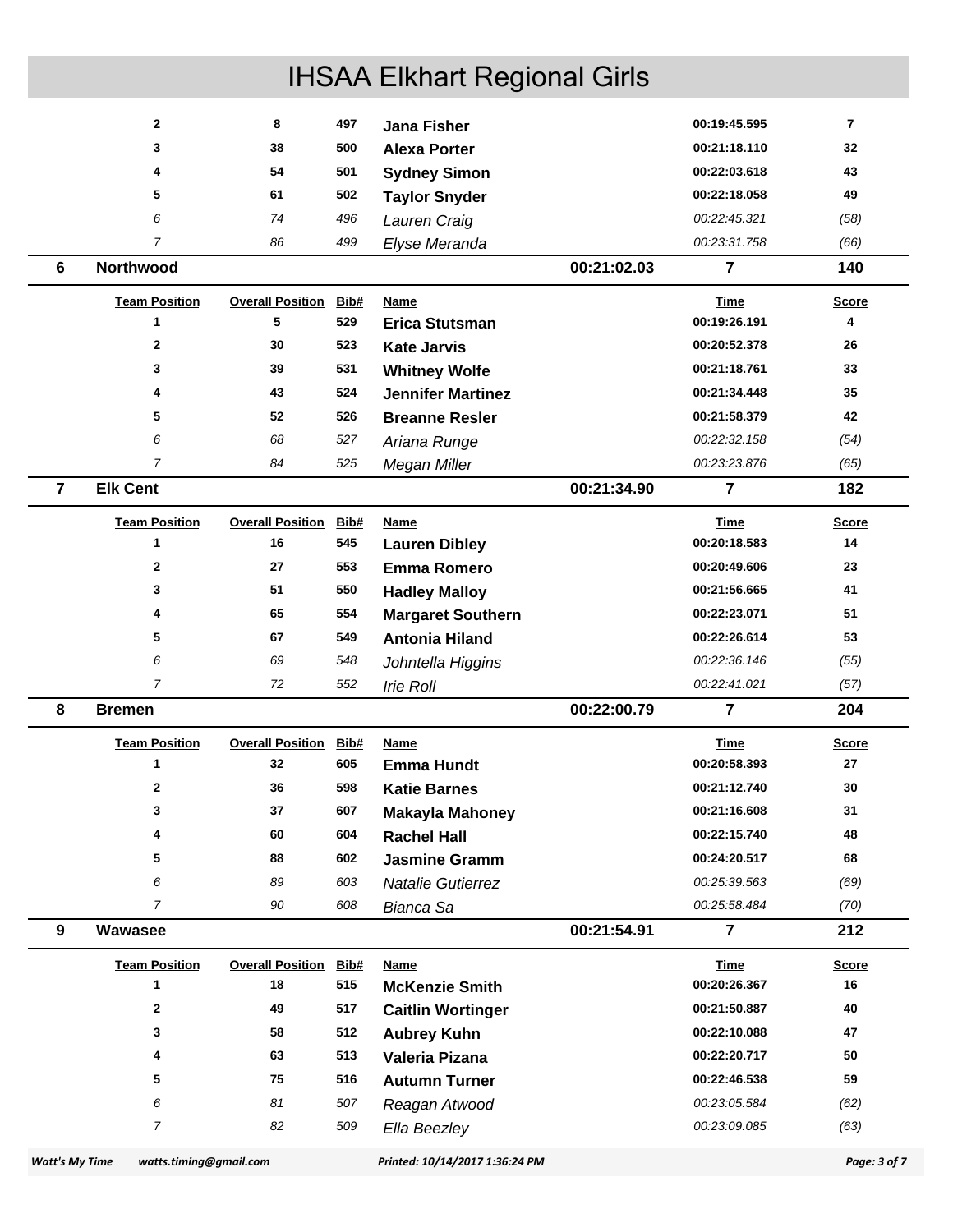| 10 | <b>SB RILEY</b>      |                         |      |                        | 00:21:58.47 |              | 220          |
|----|----------------------|-------------------------|------|------------------------|-------------|--------------|--------------|
|    | <b>Team Position</b> | <b>Overall Position</b> | Bib# | <b>Name</b>            |             | <b>Time</b>  | <b>Score</b> |
|    |                      | 29                      | 612  | <b>Maria Coman</b>     |             | 00:20:52.254 | 25           |
|    | $\mathbf{2}$         | 45                      | 616  | <b>Nicole Hipskind</b> |             | 00:21:35.148 | 37           |
|    | 3                    | 57                      | 610  | Citlali Alcaraz        |             | 00:22:07.857 | 46           |
|    | 4                    | 66                      | 617  | <b>Kaylee Kenney</b>   |             | 00:22:23.780 | 52           |
|    | 5                    | 78                      | 621  | Gina Waweru            |             | 00:22:53.316 | 60           |
|    | 6                    | 80                      | 614  | Sophia Croyts          |             | 00:22:56.981 | (61)         |
|    | ⇁                    | 83                      | 615  | <b>Hannah Grant</b>    |             | 00:23:22.167 | (64)         |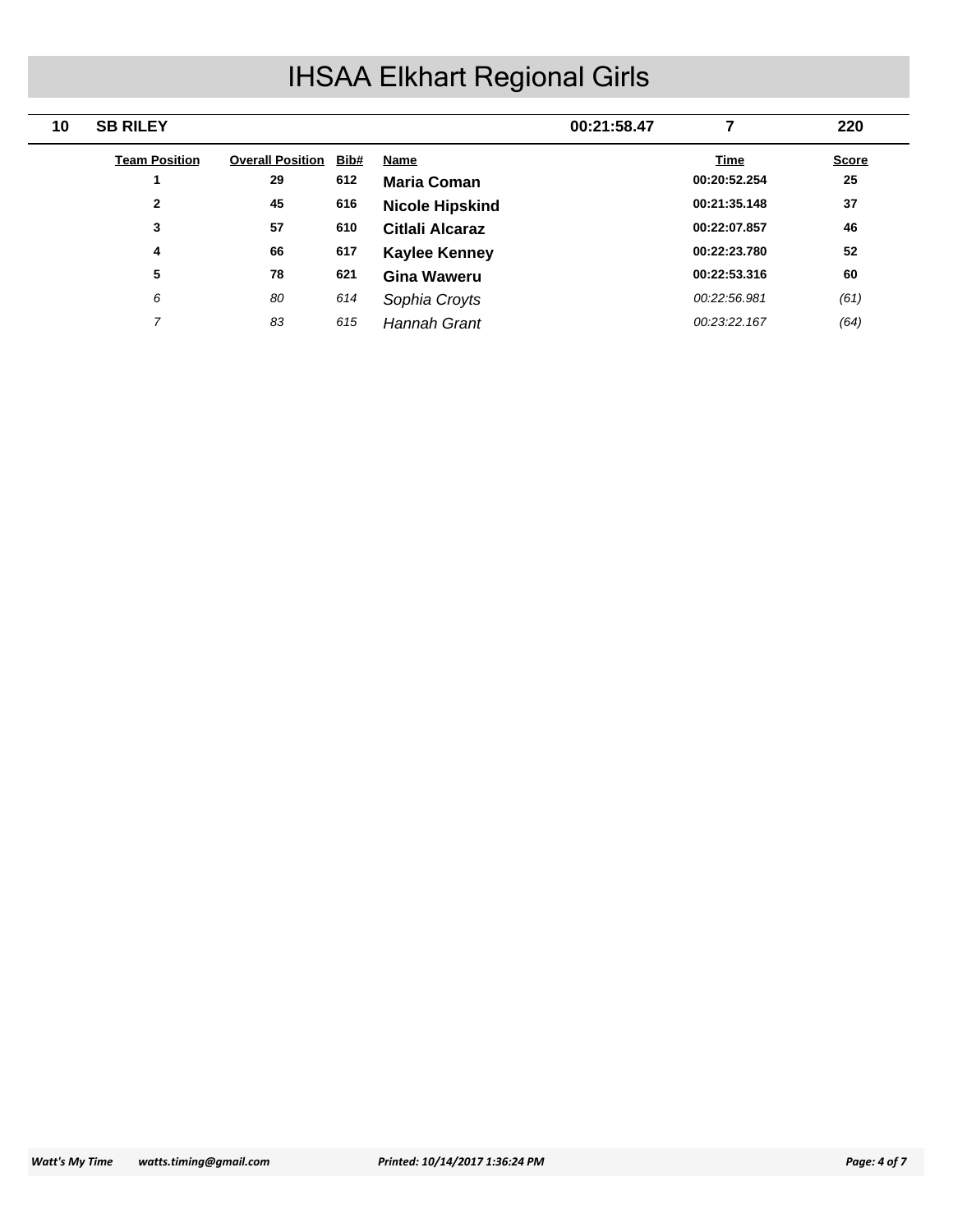#### Individual Overall Results

| <b>Overall</b>   | Score Bib#              |     | <b>Name</b>              | <b>Class</b> | <b>Time</b>  | <b>Team</b>       |
|------------------|-------------------------|-----|--------------------------|--------------|--------------|-------------------|
| 1                | 1                       | 576 | <b>Danielle Spring</b>   | <b>SR</b>    | 00:18:53.795 | <b>PENN</b>       |
| $\overline{c}$   | 0                       | 504 | Morgan Dyer              | SO           | 00:18:54.327 | Elk Mem           |
| 3                | $\boldsymbol{2}$        | 541 | Jenna Miller             | <b>SR</b>    | 00:19:11.796 | Northridge        |
| 4                | 3                       | 569 | <b>Lauren Frank</b>      | <b>SR</b>    | 00:19:25.476 | <b>PENN</b>       |
| 5                | 4                       | 529 | <b>Erica Stutsman</b>    | <b>SR</b>    | 00:19:26.191 | Northwood         |
| 6                | $\overline{\mathbf{5}}$ | 579 | <b>Faith Quintana</b>    | <b>JR</b>    | 00:19:37.464 | Mish              |
| $\overline{7}$   | 6                       | 495 | <b>Summer Cooper</b>     | <b>SO</b>    | 00:19:45.324 | <b>Concord</b>    |
| 8                | 7                       | 497 | <b>Jana Fisher</b>       | <b>SR</b>    | 00:19:45.595 | <b>Concord</b>    |
| $\boldsymbol{9}$ | 8                       | 585 | <b>Kyra Young</b>        | <b>JR</b>    | 00:19:47.685 | Mish              |
| 10               | 9                       | 575 | <b>Brooke Neal</b>       | <b>SO</b>    | 00:19:50.099 | <b>PENN</b>       |
| 11               | 10                      | 571 | Ellie Jankowski          | <b>JR</b>    | 00:19:54.281 | <b>PENN</b>       |
| 12               | 0                       | 506 | Carol Haldeman           | SO.          | 00:19:59.419 | Fairfield         |
| 13               | 11                      | 532 | <b>Mackenzie Adams</b>   | <b>SR</b>    | 00:20:00.374 | Northridge        |
| 14               | 12                      | 536 | <b>Caitlin Clark</b>     | <b>SO</b>    | 00:20:02.045 | <b>Northridge</b> |
| 15               | 13                      | 590 | <b>Lane McDonald</b>     | <b>SR</b>    | 00:20:10.209 | <b>SB Adams</b>   |
| 16               | 14                      | 545 | <b>Lauren Dibley</b>     | <b>SO</b>    | 00:20:18.583 | <b>Elk Cent</b>   |
| 17               | 15                      | 577 | <b>Rachel Ibarra</b>     | <b>JR</b>    | 00:20:22.889 | Mish              |
| 18               | 16                      | 515 | <b>McKenzie Smith</b>    | <b>JR</b>    | 00:20:26.367 | Wawasee           |
| 19               | 17                      | 574 | <b>Haley Makowski</b>    | <b>FR</b>    | 00:20:33.430 | <b>PENN</b>       |
| 20               | 18                      | 596 | <b>Olivia Wheeler</b>    | <b>JR</b>    | 00:20:36.114 | <b>SB Adams</b>   |
| 21               | (19)                    | 572 | <b>Riley Keppler</b>     | SO.          | 00:20:41.689 | <b>PENN</b>       |
| 22               | 20                      | 597 | <b>Adiyah Williams</b>   | <b>JR</b>    | 00:20:41.767 | <b>SB Adams</b>   |
| 23               | 0                       | 505 | Gabriella Scott          | FR           | 00:20:43.588 | Elk Mem           |
| 24               | 21                      | 584 | <b>Damaris Wyant</b>     | <b>SR</b>    | 00:20:45.198 | Mish              |
| 25               | (22)                    | 567 | Kayla Edgerly            | FR           | 00:20:48.119 | <b>PENN</b>       |
| 26               | 0                       | 557 | McKenzie Hudgen          | <b>FR</b>    | 00:20:48.619 | Glenn             |
| 27               | 23                      | 553 | <b>Emma Romero</b>       | <b>SR</b>    | 00:20:49.606 | <b>Elk Cent</b>   |
| 28               | 24                      | 539 | <b>Keeton LeBaron</b>    | <b>FR</b>    | 00:20:50.975 | Northridge        |
| 29               | 25                      | 612 | <b>Maria Coman</b>       | <b>SO</b>    | 00:20:52.254 | <b>SB RILEY</b>   |
| 30               | 26                      | 523 | <b>Kate Jarvis</b>       | <b>SR</b>    | 00:20:52.378 | Northwood         |
| 31               | 0                       | 491 | <b>Bridget Deardorff</b> | <b>JR</b>    | 00:20:53.938 | Elk Chris Aca     |
| 32               | 27                      | 605 | <b>Emma Hundt</b>        | <b>SR</b>    | 00:20:58.393 | <b>Bremen</b>     |
| 33               | 0                       | 555 | Megan Cooper             | JR           | 00:20:58.672 | SB CLAY           |
| 34               | 28                      | 533 | <b>Alison Bache</b>      | <b>SO</b>    | 00:21:00.072 | Northridge        |
| 35               | 29                      | 589 | Niki Hakimzadeh          | <b>SR</b>    | 00:21:11.625 | <b>SB Adams</b>   |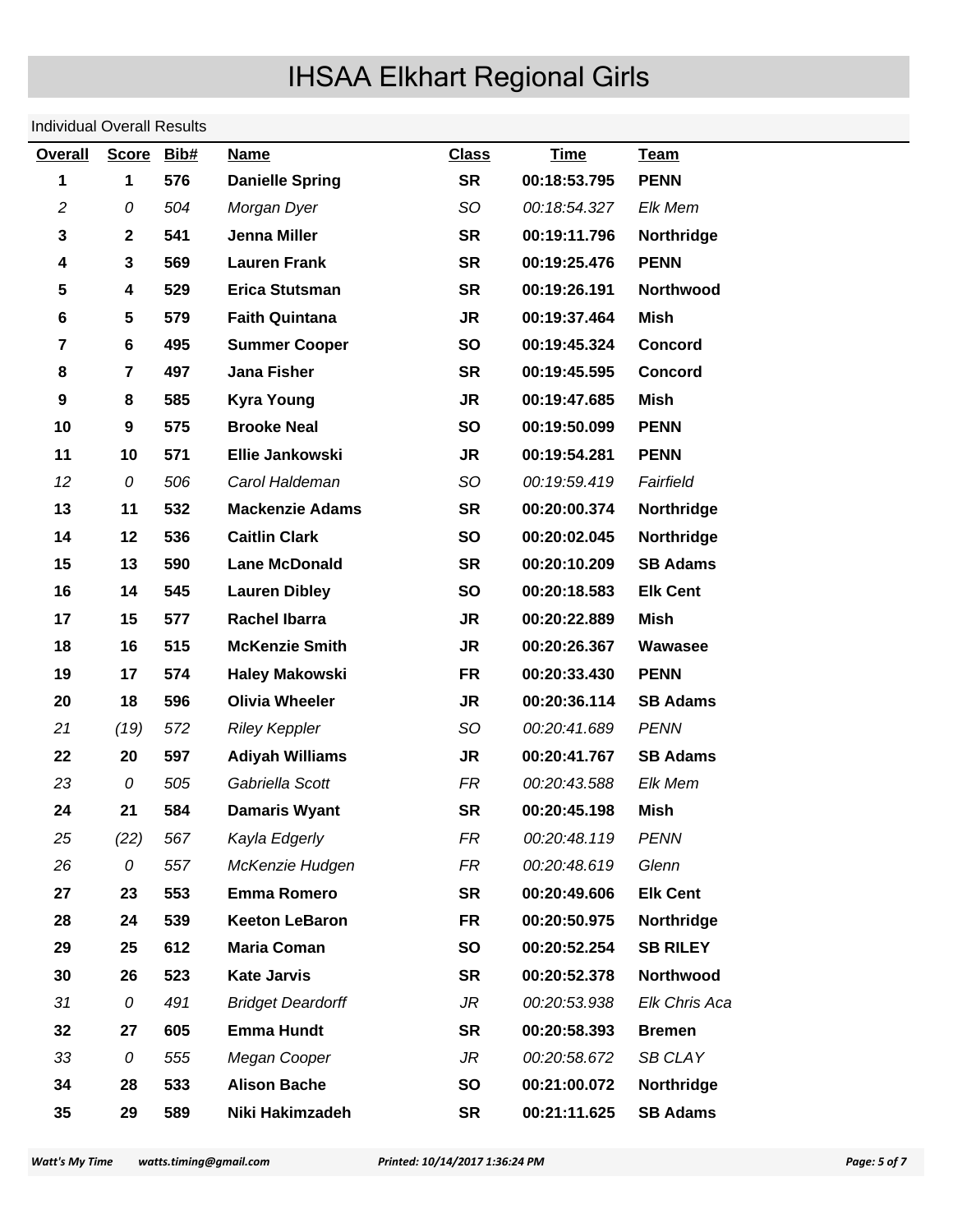| 36 | 30   | 598 | <b>Katie Barnes</b>      | <b>FR</b> | 00:21:12.740 | <b>Bremen</b>   |
|----|------|-----|--------------------------|-----------|--------------|-----------------|
| 37 | 31   | 607 | <b>Makayla Mahoney</b>   | <b>JR</b> | 00:21:16.608 | <b>Bremen</b>   |
| 38 | 32   | 500 | <b>Alexa Porter</b>      | <b>JR</b> | 00:21:18.110 | <b>Concord</b>  |
| 39 | 33   | 531 | <b>Whitney Wolfe</b>     | <b>SO</b> | 00:21:18.761 | Northwood       |
| 40 | 34   | 592 | <b>Madeline Mischak</b>  | <b>SO</b> | 00:21:20.672 | <b>SB Adams</b> |
| 41 | 0    | 519 | Yadira Sanchez           | JR        | 00:21:30.952 | Goshen          |
| 42 | 0    | 559 | Hannah Stein             | SR        | 00:21:33.711 | Mish Marian     |
| 43 | 35   | 524 | <b>Jennifer Martinez</b> | <b>JR</b> | 00:21:34.448 | Northwood       |
| 44 | (36) | 534 | Melissa Bailey           | SR        | 00:21:34.691 | Northridge      |
| 45 | 37   | 616 | <b>Nicole Hipskind</b>   | <b>SR</b> | 00:21:35.148 | <b>SB RILEY</b> |
| 46 | (38) | 593 | Kate O'Brien             | JR        | 00:21:38.576 | <b>SB Adams</b> |
| 47 | 39   | 581 | <b>Bailee Shambaugh</b>  | <b>FR</b> | 00:21:44.076 | Mish            |
| 48 | 0    | 492 | Inna Fox                 | SR        | 00:21:50.056 | Elk Chris Aca   |
| 49 | 40   | 517 | <b>Caitlin Wortinger</b> | <b>JR</b> | 00:21:50.887 | Wawasee         |
| 50 | 0    | 503 | Kallie Canfield          | JR        | 00:21:55.208 | Elk Mem         |
| 51 | 41   | 550 | <b>Hadley Malloy</b>     | <b>JR</b> | 00:21:56.665 | <b>Elk Cent</b> |
| 52 | 42   | 526 | <b>Breanne Resler</b>    | <b>SR</b> | 00:21:58.379 | Northwood       |
| 53 | 0    | 558 | Olesya Indeikina         | <b>FR</b> | 00:22:02.966 | Glenn           |
| 54 | 43   | 501 | <b>Sydney Simon</b>      | <b>SO</b> | 00:22:03.618 | <b>Concord</b>  |
| 55 | (44) | 594 | Ivie Skube               | FR        | 00:22:04.237 | <b>SB Adams</b> |
| 56 | (45) | 535 | <b>Molly Campbell</b>    | SR        | 00:22:04.580 | Northridge      |
| 57 | 46   | 610 | <b>Citlali Alcaraz</b>   | <b>JR</b> | 00:22:07.857 | <b>SB RILEY</b> |
| 58 | 47   | 512 | <b>Aubrey Kuhn</b>       | <b>SR</b> | 00:22:10.088 | Wawasee         |
| 59 | 0    | 518 | Paola Rangel             | JR        | 00:22:10.759 | Goshen          |
| 60 | 48   | 604 | <b>Rachel Hall</b>       | <b>SO</b> | 00:22:15.740 | <b>Bremen</b>   |
| 61 | 49   | 502 | <b>Taylor Snyder</b>     | <b>SR</b> | 00:22:18.058 | <b>Concord</b>  |
| 62 | 0    | 560 | Hannah Majewski          | SR        | 00:22:20.430 | Mish Marian     |
| 63 | 50   | 513 | Valeria Pizana           | <b>SO</b> | 00:22:20.717 | Wawasee         |
| 64 | 0    | 493 | <b>Lily Reynolds</b>     | SR        | 00:22:22.301 | Elk Chris Aca   |
| 65 | 51   | 554 | <b>Margaret Southern</b> | <b>JR</b> | 00:22:23.071 | <b>Elk Cent</b> |
| 66 | 52   | 617 | <b>Kaylee Kenney</b>     | <b>SR</b> | 00:22:23.780 | <b>SB RILEY</b> |
| 67 | 53   | 549 | <b>Antonia Hiland</b>    | <b>SO</b> | 00:22:26.614 | <b>Elk Cent</b> |
| 68 | (54) | 527 | Ariana Runge             | SO        | 00:22:32.158 | Northwood       |
| 69 | (55) | 548 | Johntella Higgins        | SO        | 00:22:36.146 | <b>Elk Cent</b> |
| 70 | 0    | 563 | Maeve O'saugnessy        | <b>SO</b> | 00:22:36.473 | SB St. Joe      |
| 71 | (56) | 583 | Anabel Willingham        | SR        | 00:22:37.927 | Mish            |
| 72 | (57) | 552 | Irie Roll                | FR        | 00:22:41.021 | Elk Cent        |